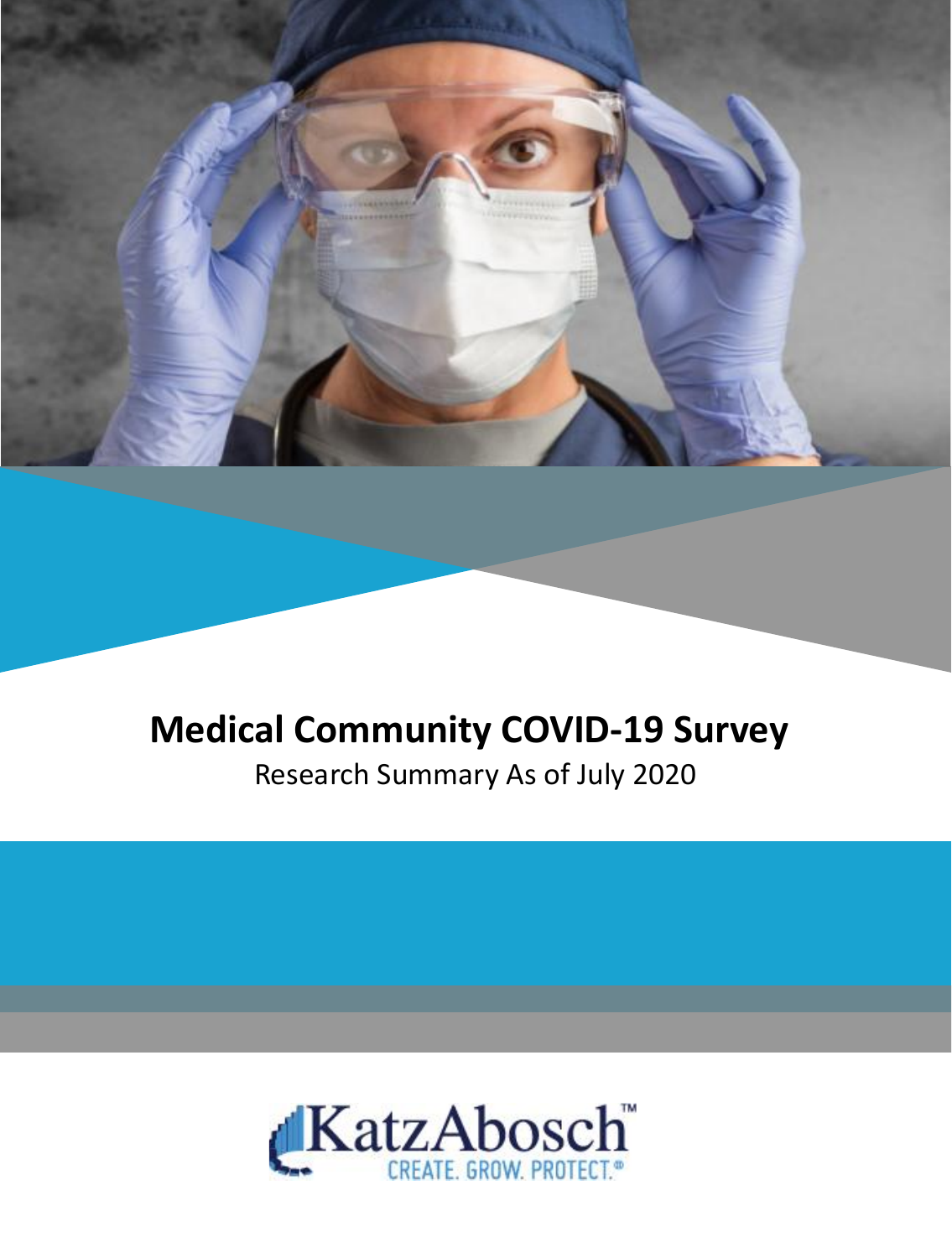### **SUMMARY**

#### **WHY**

This study is part of KatzAbosch's ongoing commitment to conduct and share timely information to assist medical practices and the professionals who manage them. The COVID-19 pandemic has, as we all know, hit the medical industry with unprecedented force. To get a sense of how medical practices are responding we reached out to our clients and contacts and invited them to participate in our peer survey.

The goal was to provide general benchmarking data to local practices regarding the impact COVID-19 has had on their practice to help reinforce operational best practices as well as highlight planning opportunitiesto allow your practice to succeed in the next 3 to 12 months.

#### **INSIGHTS**

Practices due to COVID-19 have aggressively undertaken some workflow changes that may impact (hopefully improve) day-to-day practice for physicians. Everyone in the practice, administration and clinical alike, is impacted by the implementation of COVID-19 safety criteria– and everyone's effort is needed in order to achieve the standards needed for the continuation of a safe environment for patients and staff.

Overall practices are being proactive to re-open but are concerned about keeping up if there is a resurgence in the fall. The graph to the side represents the trifecta elements that emerged from the gathered survey data which will impact cash flow and planning over the next 6-12 months.



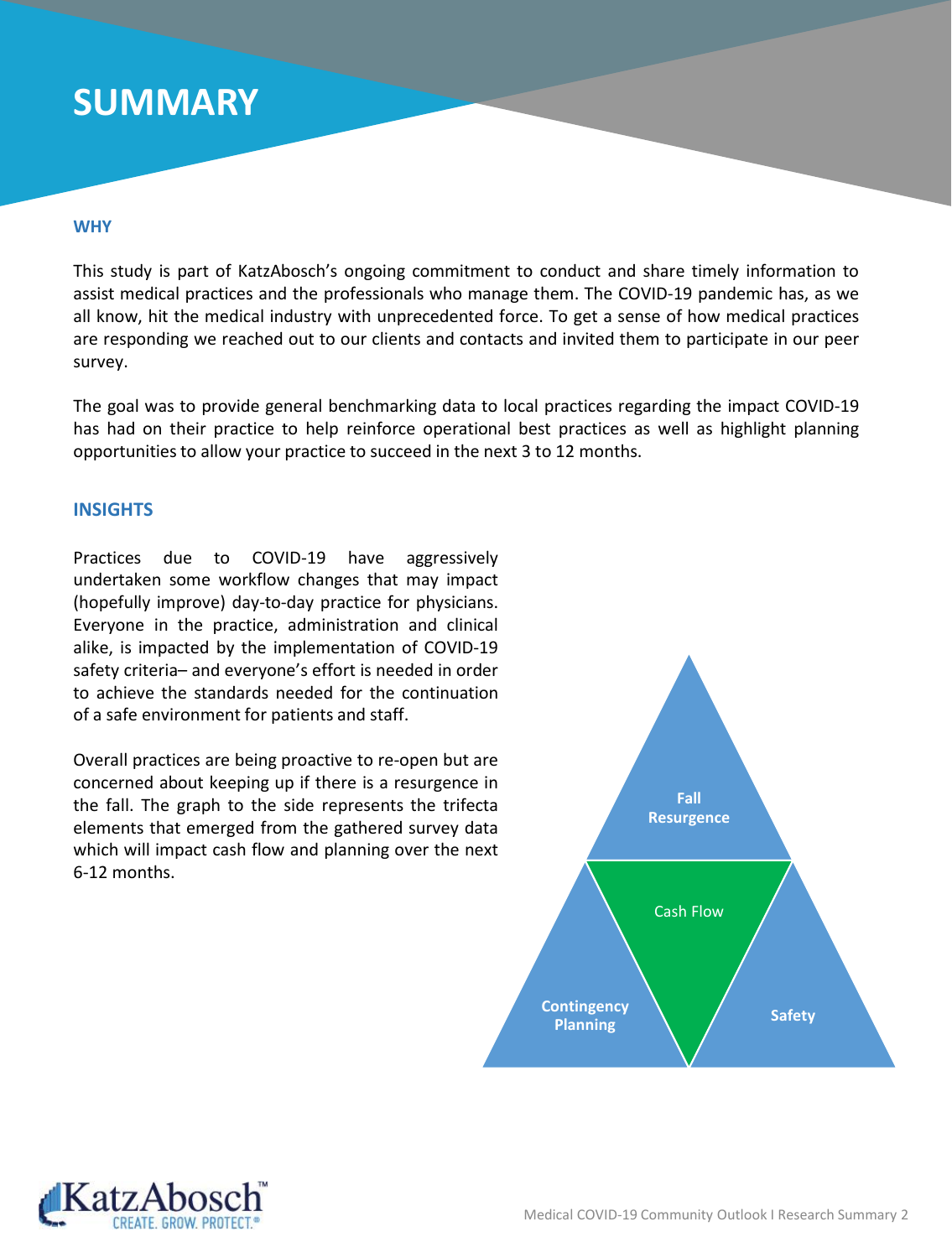### **THE SAMPLE**

Practice size was based on full time employed (FTE) physicians. Over 50% of the sample had 1-5 FTE physicians; followed closely by practices accommodating 6-10 FTE's. Most of the respondents' practices fall in the gross revenue size of 1-5 million. Specialties were diverse; however, a large percentage of respondents were primary pare practices.









Figure 3: Practice based on Specialty



OTHER:

- General Dentistry
- Pediatric Dentistry
- Maternal-Fetal Medicine
- Mental Health
- **Pathology**
- **Podiatry**

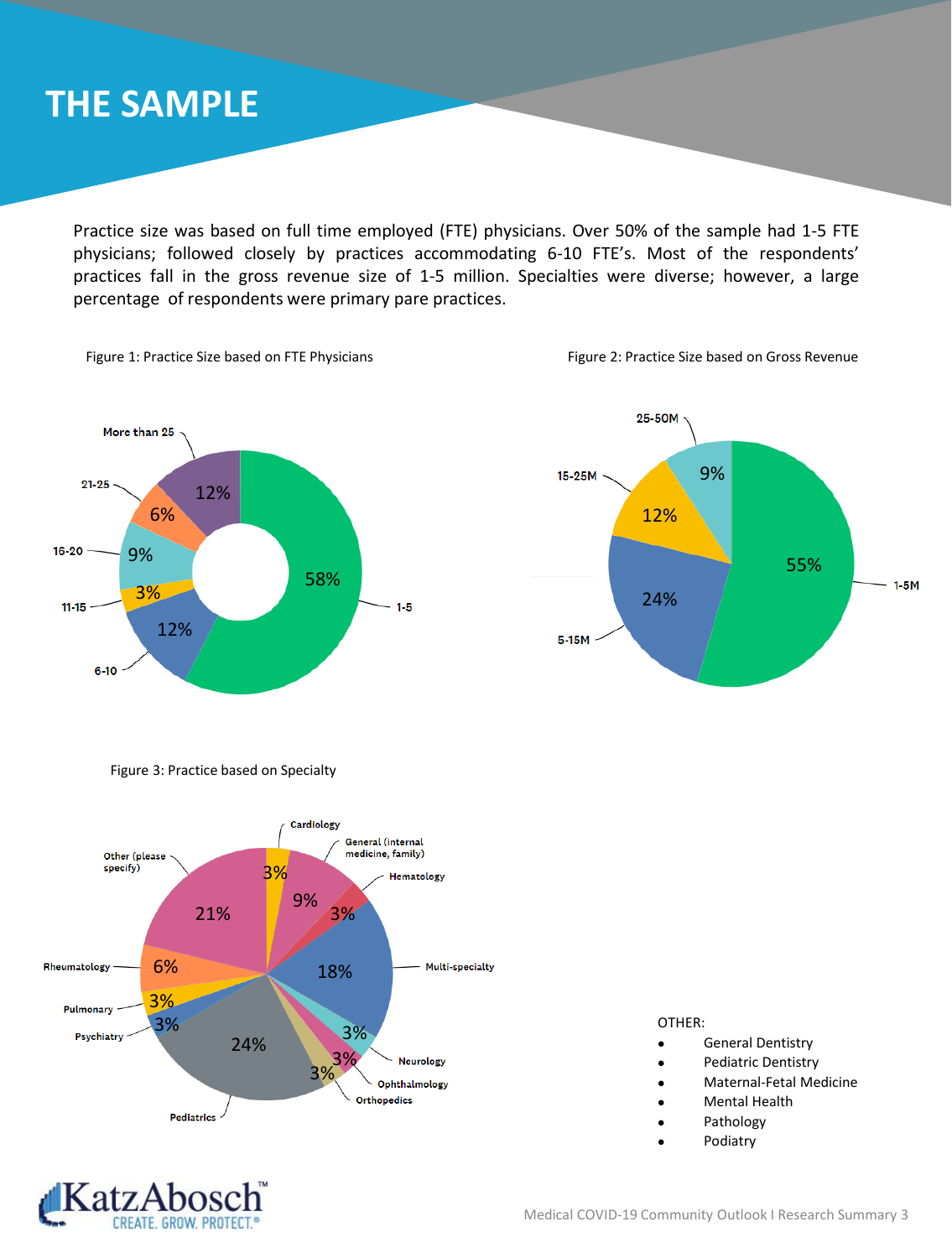## **TOP 3 CURRENT CHALLENGES**

The COVID-19 pandemic has medical practices juggling a number of financial and technological obstacles and challenges. Here's an overview of some top challenges facing practices in today's healthcare climate:



Figure 4: Practices' Top Three Current Challenges

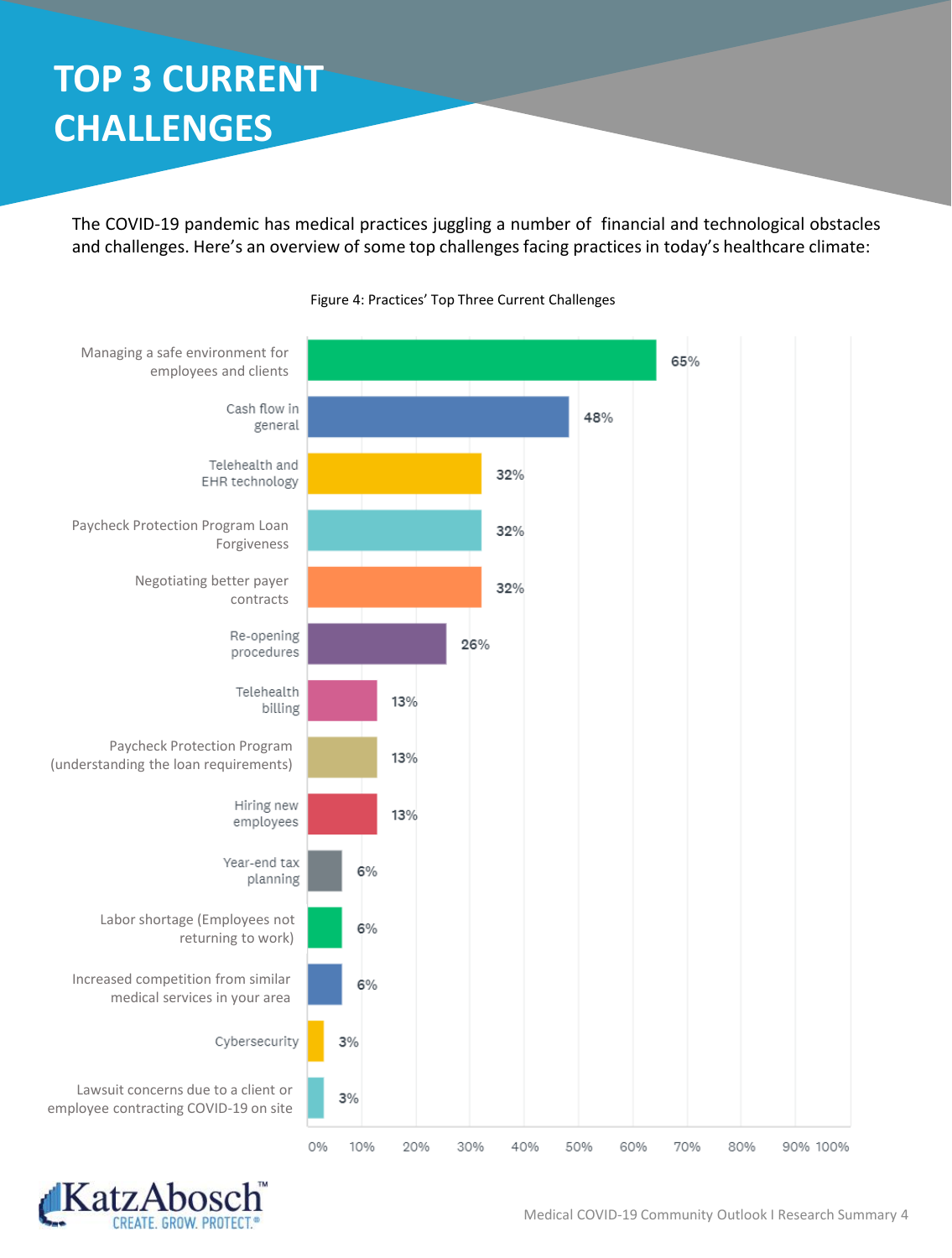# **TOP 3 CHALLENGES: Next 12 Months**

Overall for the next 12 months, practices view managing a safe environment effectively and efficiently playing a critical role in ensuring that a satisfied, motivated workforce delivers quality health services to their patients. Cash flow and negotiating better payer contracts will continue to be a key challenge for practices to plan for and overcome. Even though hybrid-scheduling comes in fourth, it should not be overlooked since it may be a priority as COVID-19 continues to play a role in managing a safe environment for employees and patients.



#### Figure 5: Practices' Top Three Challenges in the next 12 Months

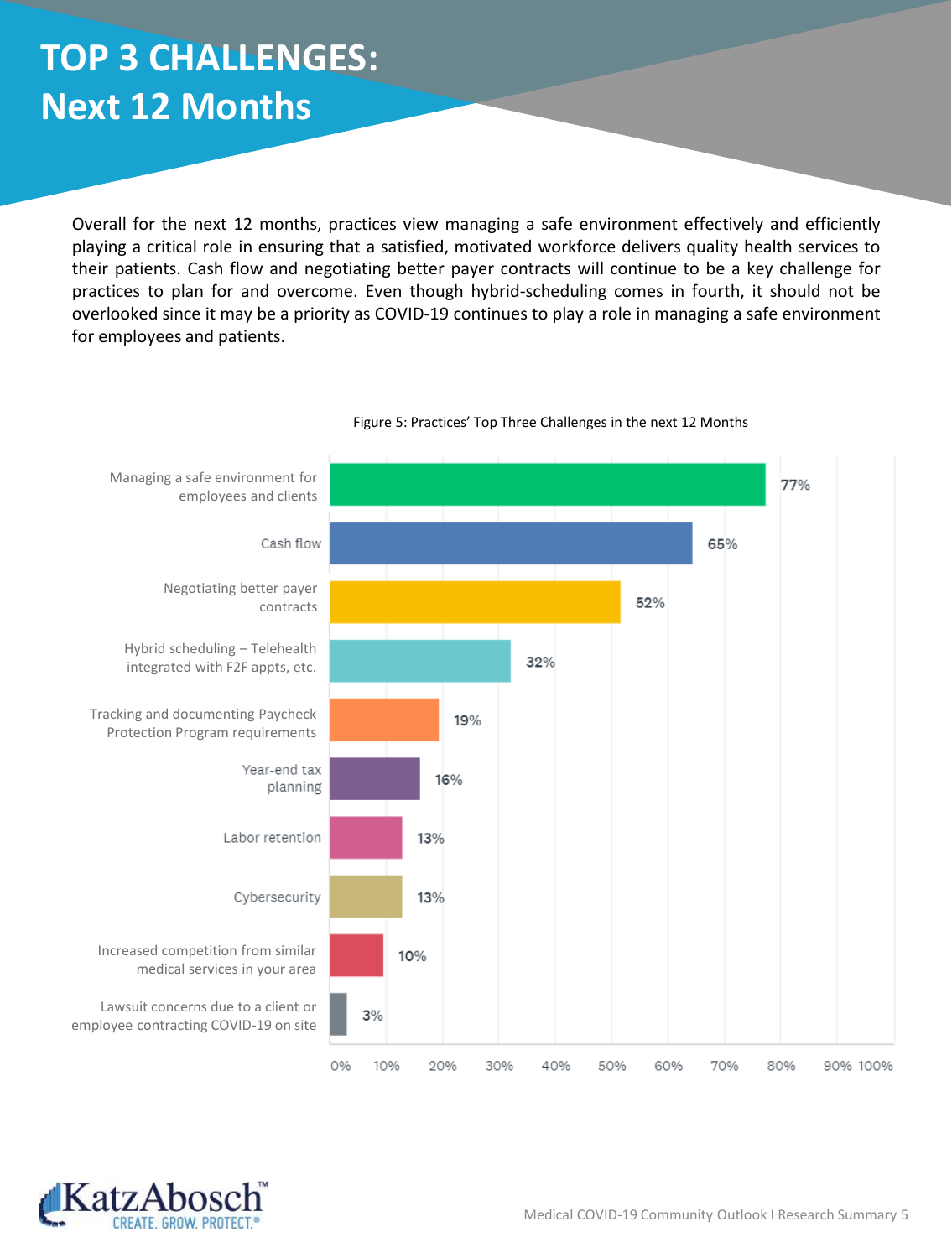Overall the majority believe COVID-19 will be impacting the industry for the next 6 months. A little over a half of the survey respondents have a plan in place if there was to be another shut down. A business continuity plan will help minimize and possibly even prevent serious consequences and down time following a major disruption. We look forward to discussing this in more detail at our Townhall on [Thursday,](https://katzabosch.zoom.us/meeting/register/tJwkduygrTwtHta54VrLD_kQu9Do9CrcxPhd) August 6<sup>th</sup>.



Figure 6: Percentage of Practices Concerned with a COVID-19 Resurgence this fall





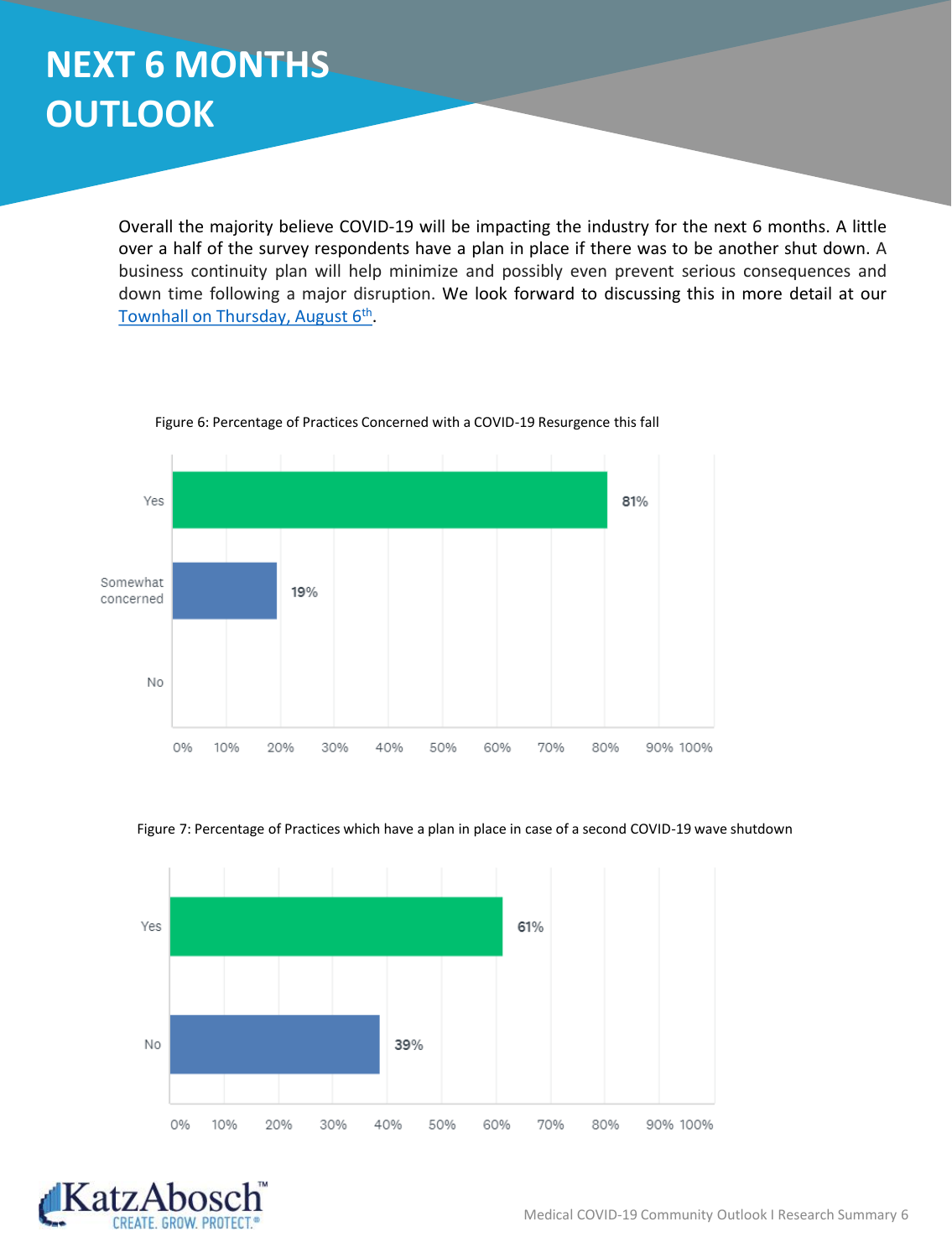#### **TELEHEALTH**

Telehealth criteria involves some workflow changes that may impact (hopefully improve) day-to-day practice for physicians. Everyone in the practice, administrative and clinical alike, is impacted. The below graph represents the extent in which practices believe telehealth services will be a part of their clinical operations within the next 6 months.



Question: In the next 6 months what percentage of your practice's services will be via telehealth?

The proper implementation and integration of telehealth within a medical practice is vital in succeeding from today into the future. We are encouraging practices not to view telehealth only as a tool used to get past the COVID Pandemic. A good telehealth program offers many benefits in which patients, providers and staff have all benefited from in some way. Practices who are hesitant to widen their telehealth offerings in the future, may find themselves unable to compete in the new market (post COVID).

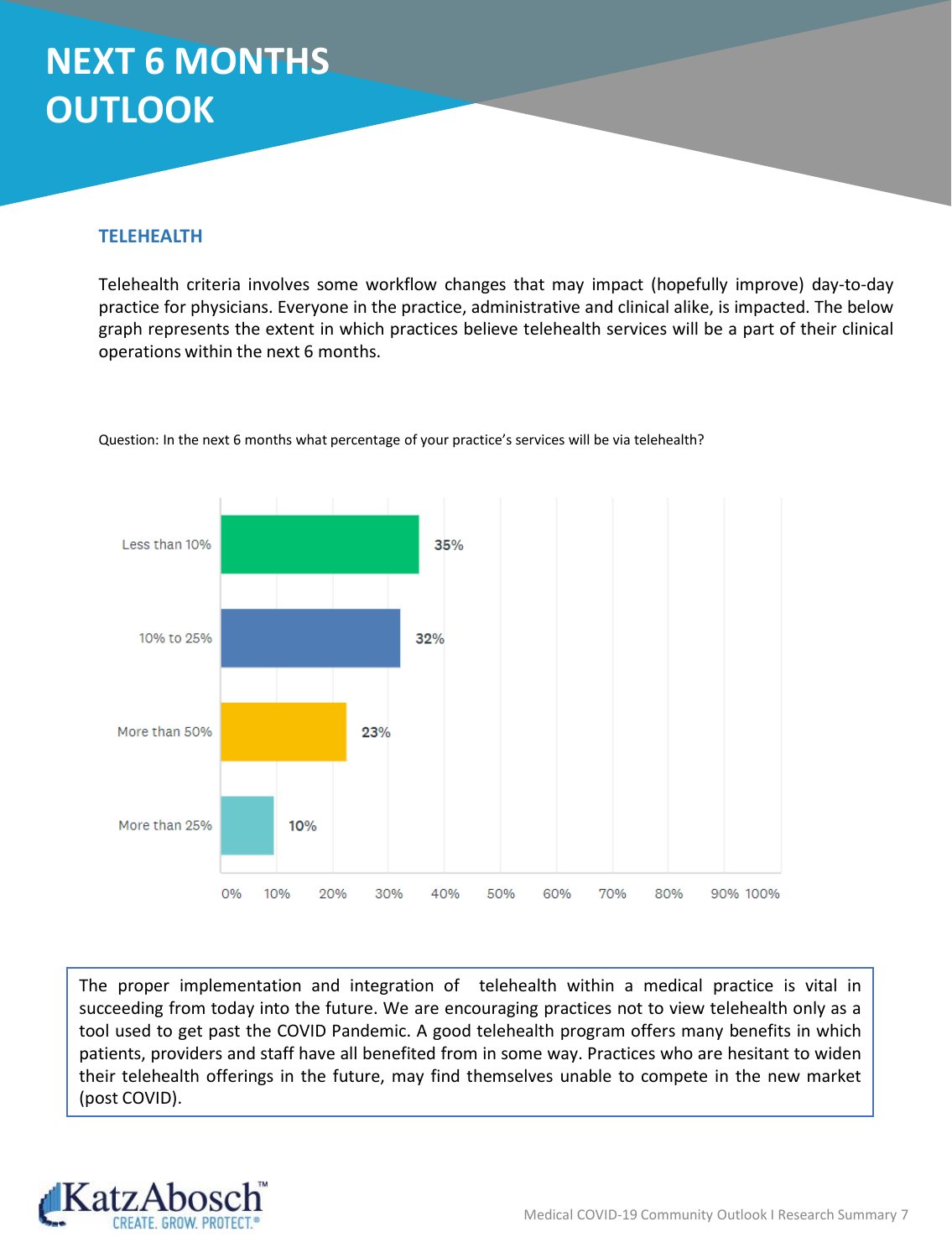#### **CASH FLOW STRATEGIES**

Practices are focusing on patient volume, collections, and watching expenses. Many noted ("Other") they have taken advantage of the EIDL and Paycheck Protection Program (PPP). Communication via phone calls and digital channels such as text, emails, and portal communication are the top strategies to ensure patients are aware the practice is open and scheduling patients. Technology is in place for less then half of the practices to accept payment in advance.



Figure 9: Cash Flow Strategies In Place

to catch up on wellness visits, vaccines, consults, follow up appts.

We have been sending out email and text reminders to catch up on wellness visits, vaccines, consults, follow up appts.

We have technology in place to support credit card payments in advance

> Our physicians have taken a salary decrease

> > Other (please

We have increased our marketing tactics to notify the community we are open

> We have laid-off or furloughed employees

We have extended hours to catch up on wellness visits, vaccines, consults, follow up appts.

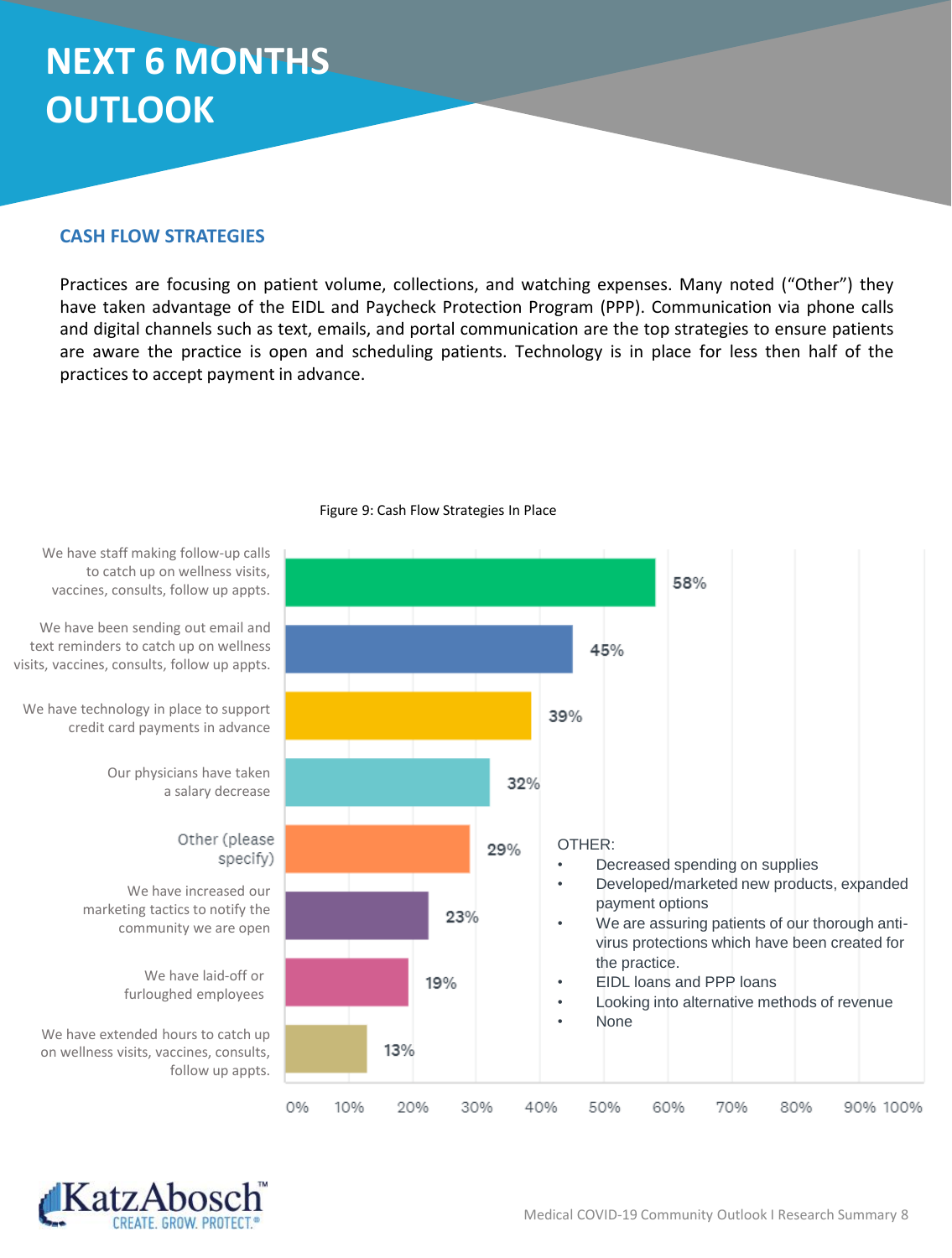#### **SAFETY STRATEGIES**

Employee and patient safety is priority number one. An overwhelming percentage of the survey respondents have provided their employees with masks and incorporated social distancing measures, including disinfecting stations, as part of their work environment. Many are also continuing scheduling telehealth visits when necessary. Per our survey, it has also shown how innovative practices are being in order to provide safe environments. For example, under the "other response" category, one organization has scanned all employee faces and had 3D printed Mask Fitters custom made to secure and seal Level 3 masks if N95 masks are unavailable.



Figure 10: Strategies Practices Have Implemented for Patient and Employee safety

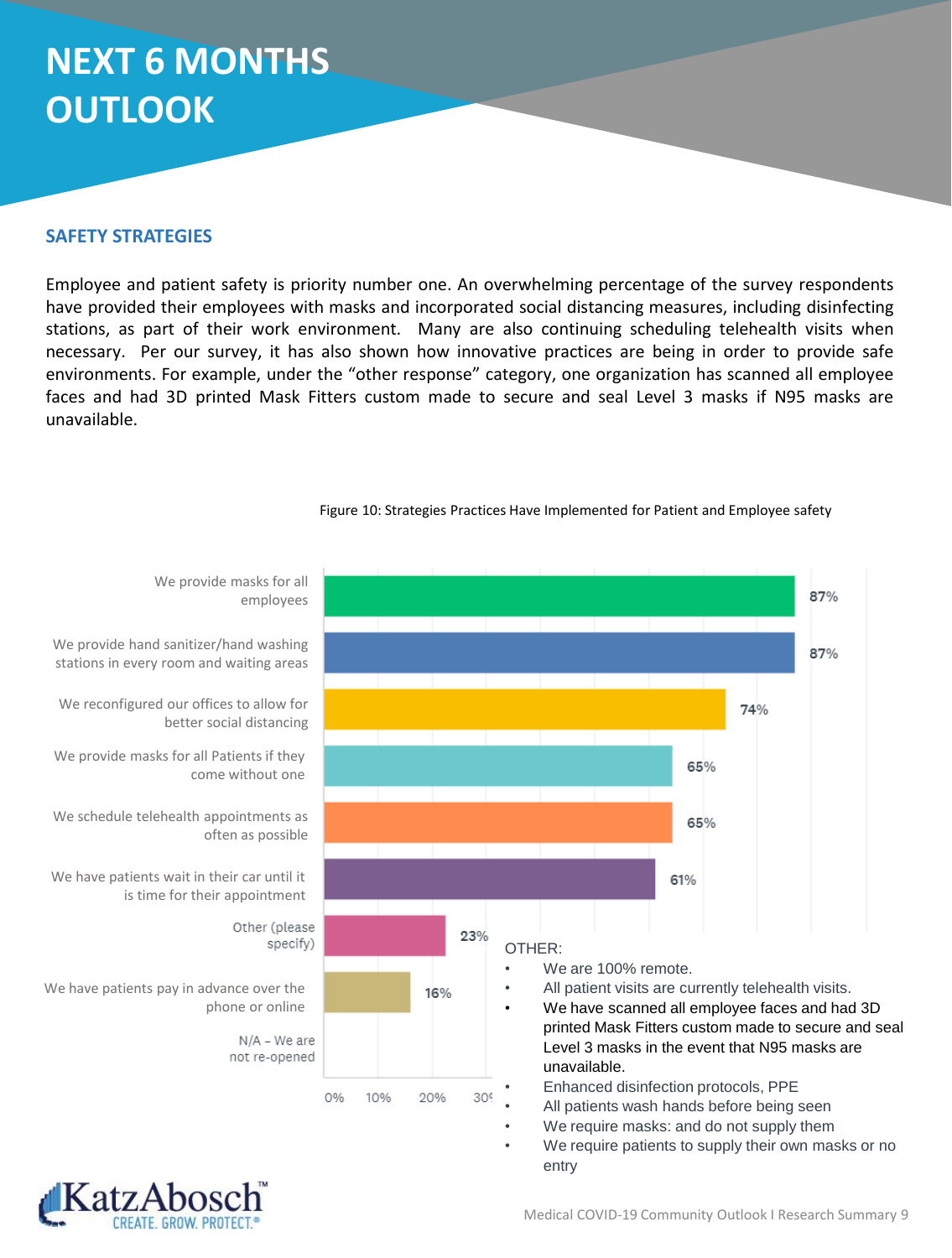### **CONCLUSION**

#### **OVERVIEW AND RECOMMENDATIONS**

In today's uncertain marketplace, practices are realizing the need to place safety first. Therefore, those practices in the forefront of the evolving technology trends like telehealth, and commitment to it, may see their growth track with the practices long term goals faster than the competition.

We know that practices for the next 3-6 months are focused on understanding cash flow and challenged on how to use the Paycheck Protection Plan loan and to achieve loan forgiveness. However, it will be mindful of practices to also continue to monitor and plan for employee/ patient safety concerns and working down pent up demand (and getting patients care caught up and up to date – i.e., vaccines, labwork, testing, follow up care, etc.). Per the survey results we have provided high level recommendations to consider undertaking for the remainder of the year. We look forward to discussing this in more detail at our **Townhall on [Thursday,](https://katzabosch.zoom.us/meeting/register/tJwkduygrTwtHta54VrLD_kQu9Do9CrcxPhd) August 6th**.

#### RECOMMENDATIONS FOR PLANNING:

#### **0 – 3 Months**

- $\triangleright$  Cash flow planning including PPP, HHS Stimulus money and projections
- $\triangleright$  Fall resurgence possibility Revisit contingency and safety planning
- $\triangleright$  Organizing provider schedules as hybrid (office vs virtual visits) model continues
- $\triangleright$  Telehealth efficiencies and documentation review
- $\triangleright$  Ramp-up plan for flu vaccine administration for all patients (Flu Clinics, Drive Bys, Extended Hrs.)

#### **3 – 6 Months**

- $\triangleright$  Cash flow monitoring
- $\triangleright$  Examine revenue sources and recovery
- $\triangleright$  Resurgence of virus mixed with flu possibility
- ➢ Year-End planning
- ➢ Touchless patient interactions for every step of process (except in office patient care)
- $\triangleright$  Credit card on file capability and focus on patient collections
- $\triangleright$  MCO Analysis with timeline/game plan for negotiations

#### **6-12 months**

- $\triangleright$  Cash flow monitoring and budgeting
- $\triangleright$  Monitor continuing recovery
- $\triangleright$  Reengineering the "New Normal"
- $\triangleright$  Staffing for the future should be considered
- $\triangleright$  Preparing and filing loan forgiveness application

**Town Hall Discussion: COVID-19 Recovery Strategies**

> Thursday, August 6th 12:15 pm - 1:15 pm

**[RSVP BY CLICKING HERE](https://katzabosch.zoom.us/meeting/register/tJwkduygrTwtHta54VrLD_kQu9Do9CrcxPhd)**